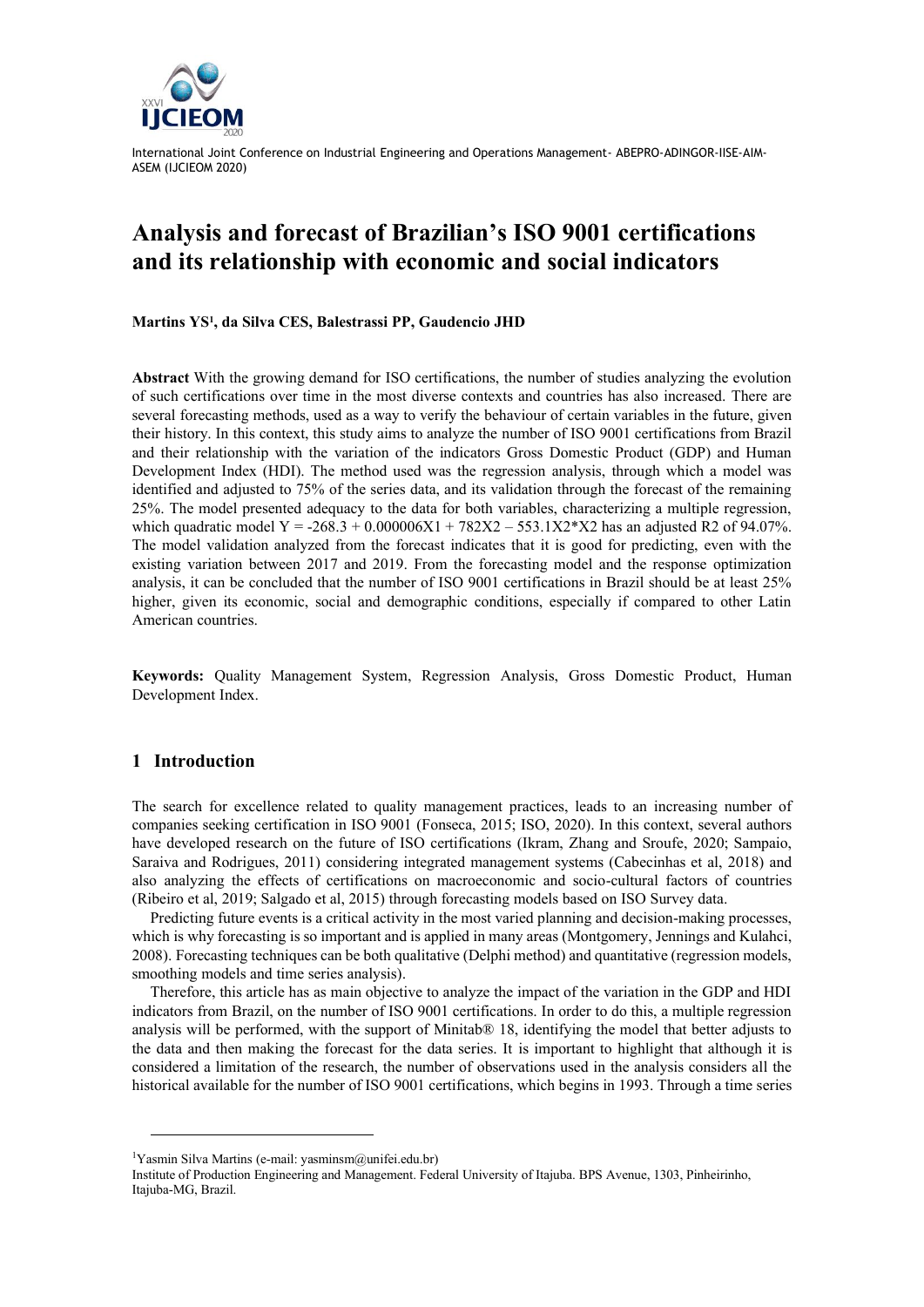

plot it is possible to analyze the behaviour of the data observed on the ISO 9001, which presented a growing trend in the number of Brazilian certifications until 2012, with a slight decline since then (see Fig. 1). **Time Series Plot of Serie**



**Fig. 1** Times series plot of ISO 9001

#### **2 Research method**

### *2.1 Regression Analysis*

According to Chatterjee and Hadi (2006), regression analysis is a method of investigating relationships between response (or dependent) variables and predictors (or explanatory) variables, capable of being applied in the most varied areas of study. It is one of the most widely used statistical tools as it provides a set of simple methods to establish a useful relationship between variables (Montgomery, Jennings and Kulahci 2008; Chatterjee and Hadi, 2006).

Models with a single response variable (Y) and two or more predictor variables (X1, X2, ..., Xn), are called multiple regression models; while models with a single predictor variable are simple regression models; both can be linear or nonlinear. Regression analysis involves the following steps that are considered in this research: statement of the problem, selection of potentially relevant variables and data collection (section 2.2); model specification and fitting (section 2.3); model validation (section 2.4).

### *2.2 Variables definition and data collection*

As mentioned in the introduction, this research problem is based on the following question: "does the variation in economic and social indicators in Brazil impact the number of ISO 9001 certifications from the country?". In order to answer this question and conduct the analysis, the following variables were selected: number of ISO 9001 certifications, as response variable Y [2]; Gross Domestic Product (GDP), as predictor variable X1 (IPEADATA, 2020); and Human Development Index (HDI), as predictor variable X2 (PNUD, 2019; Klafke, 2016). The selection of indicators was based on their relationship with quality, once GDP is related to the country's economy and HDI measures aspects linked to income, education and health, which in turn have an impact on the economy, enterprises and quality. In addition, the availability of historical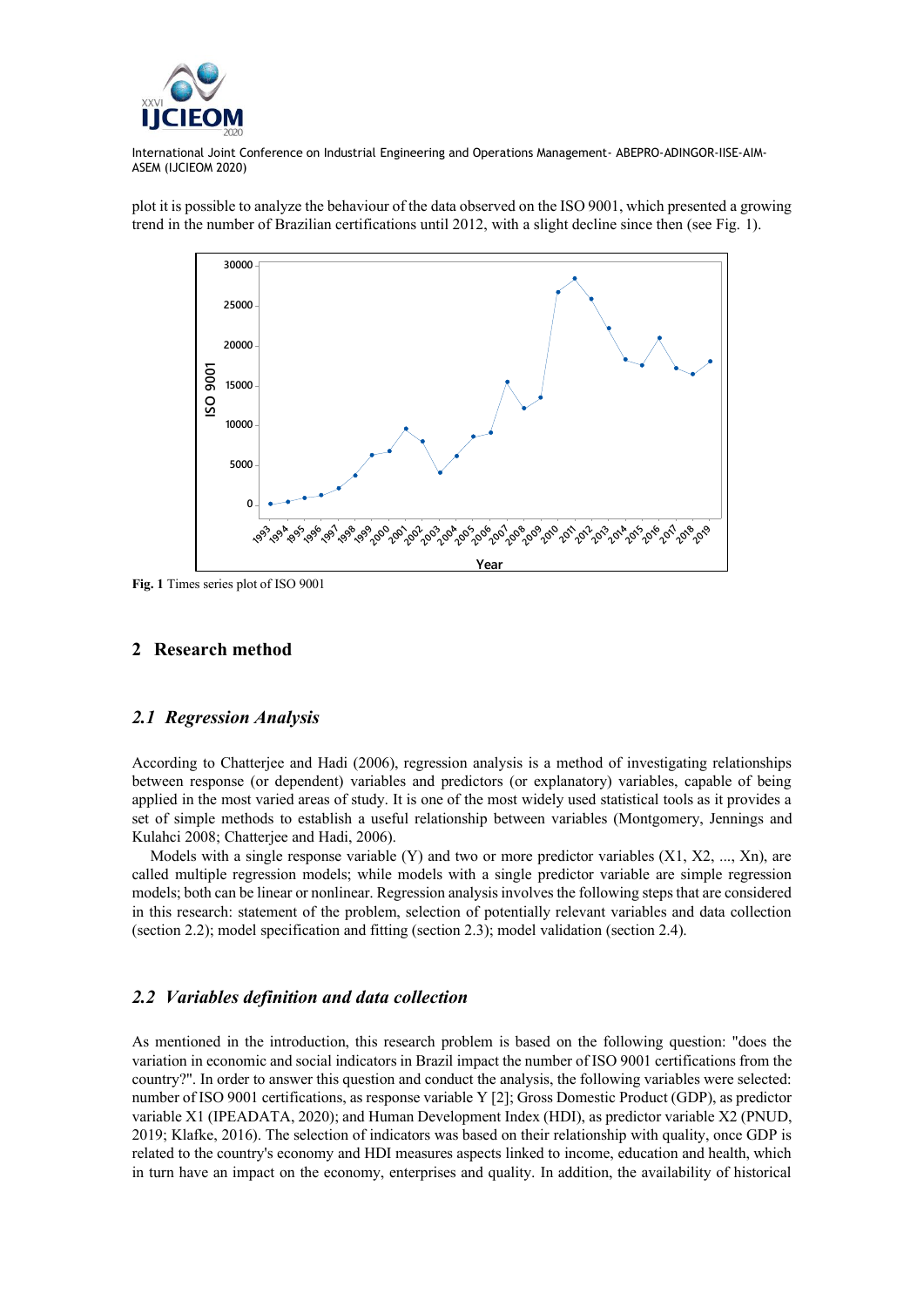

data series through reliable sources was also considered. Data were collected between 1993 and 2019 and 21 observations were used to model construction, representing 75% of the data (see Table 1) while 6 observations (25% remaining) were used to forecast and validate the model (described in section 2.4).

| Period | Observations   | Y: ISO 9001 | $X_I^1$ : GDP | $X_2$ : HDI |
|--------|----------------|-------------|---------------|-------------|
| 1993   | 1              | 113         | 3,534.9       | 0.632       |
| 1994   | $\overline{c}$ | 384         | 44,210.2      | 0.640       |
| 1995   | 3              | 923         | 66,577.7      | 0.648       |
| 1996   | 4              | 1,198       | 81,667.1      | 0.655       |
| 1997   | 5              | 2,068       | 81,216.8      | 0.662       |
| 1998   | 6              | 3,712       | 83,051.8      | 0.669       |
| 1999   | 7              | 6,257       | 98,772.5      | 0.676       |
| 2000   | 8              | 6,719       | 105,851.6     | 0.683       |
| 2001   | 9              | 9,489       | 113,016.7     | 0.686       |
| 2002   | 10             | 7,900       | 130,241.2     | 0.690       |
| 2003   | 11             | 4,012       | 153,801.4     | 0.694       |
| 2004   | 12             | 6,120       | 178,462.4     | 0.698       |
| 2005   | 13             | 8,533       | 198,480.0     | 0.702       |
| 2006   | 14             | 9,014       | 221,359.3     | 0.709       |
| 2007   | 15             | 15,384      | 242,460.2     | 0.716       |
| 2008   | 16             | 12,057      | 264,404.8     | 0.723       |
| 2009   | 17             | 13,452      | 313,522.8     | 0.730       |
| 2010   | 18             | 26,663      | 355,797.4     | 0.726       |
| 2011   | 19             | 28,325      | 391,595.1     | 0.718       |
| 2012   | 20             | 25,791      | 423,195.9     | 0.742       |
| 2013   | 21             | 22,128      | 473,552.5     | 0.752       |

**Table 1** Historical data of the model construction variables.

 $\cdot$ <sup>1</sup>Original values of predictor variable  $X_I$  in millions

## *2.3 Model specification and fitting*

The data were analyzed using the software Minitab® 18, following the sequence of steps previously described (Chatterjee and Hadi, 2006). The relationship established in multiple regression analysis generally uses the method of least squares, that is, to minimize the sum of squares of the errors. A satisfactory estimated model satisfies some assumptions for the variables, the model and the errors: these, specifically, must be normal, independent (not autocorrelated) and stationary (mean zero and constant variance); in addition, the existence of multicollinearity (dependence between the predictor variables) can cause serious effects on the parameter´s estimation and the model fitting.

At first, a 3D scatter plot was prepared for the series variables in order to identify the data behaviour (see Fig. 2). Then, a quadratic multiple regression equation was estimated for Y as a function of X1 and X2, obtaining an adjustment of 75.34% for predicted R2 and 87.84% for adjusted R2. However, despite the reasonable fit, the analysis of the predictor variables does not indicate a good adjustment, due to the high p-values obtained. Thus, after attempts to adjust the quadratic model by removing  $X1^*X1$  and  $X1^*X2$ interactions once they were not significant to the model, and performing a Box Cox transformation, an equation of multiple quadratic regression of Y as a function of X1 and X2 was estimated.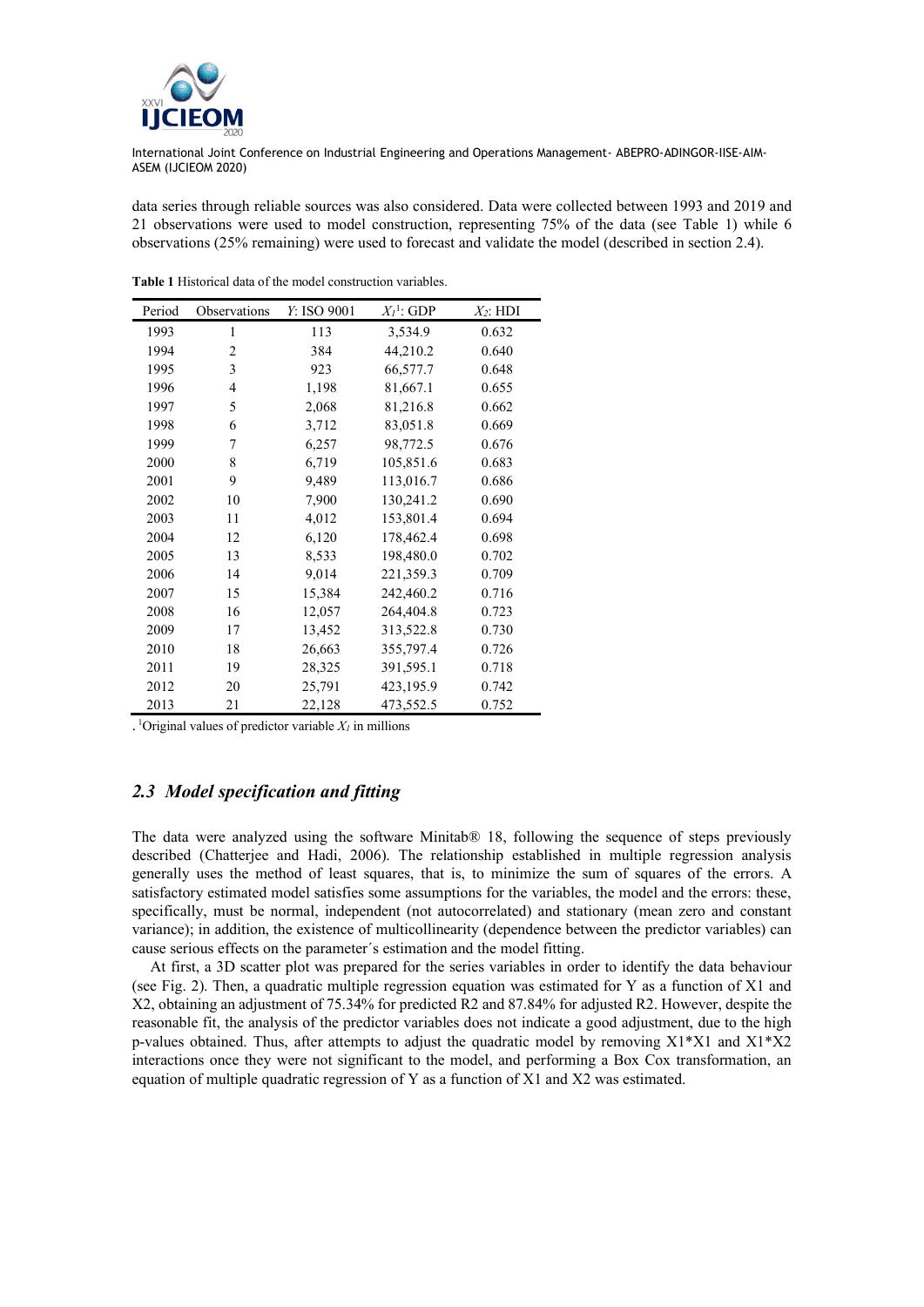



**Fig. 2** 3D scatter plot for ISO 9001 vs GDP vs HDI

Considering a Box Cox transformation with natural log ( $\lambda = 0$ ), the equation (1) presents a good fit for the quadratic model, with adjusted R2 of 94.07% and predicted R2 of 92.26%. The p-values obtained in ANOVA are less than 0.05, indicating that the model is good for forecasting and that the GDP and HDI variables both explain the model; also, the t and F tests presented significant values. In addition, the normality test was performed for the new residuals, verifying that they follow a normal distribution with pvalue 0.870 and mean about equal to zero (see Fig. 3) and the autocorrelation test did not indicate significant autocorrelations for the residuals.



$$
Y = -268.3 + 0.000006X_1 + 782X_2 - 553.1X_2 * X_2
$$
 (1)

**Fig. 3** Probability plot of residuals X1

### *2.4 Model validation*

With the fitted model it is possible to forecast the number of ISO 9001 certifications. In order to validate the model and present the results of its application, 25% of the collected data (observations from 2014- 2019) were considered. Using the multiple regression model obtained in the adjustment, the 6 observations were predicted, resulting in the forecast values (PFIT), confidence (CI) and prediction (PI) intervals, presented in Table 2.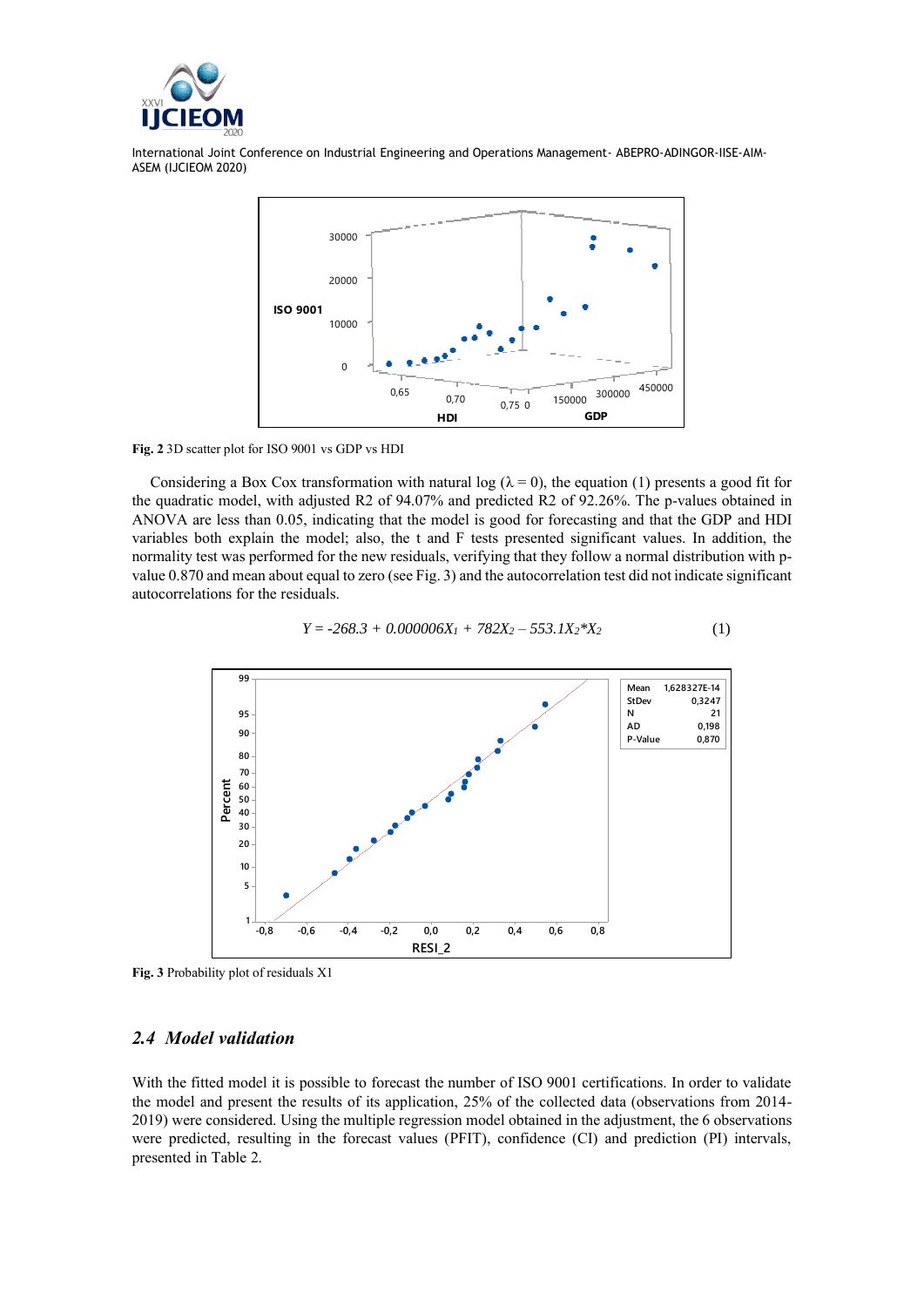

| Period | <b>GDP</b>      | HDI | Real | <i>PFITs</i> | CI                                                 | РI                  |
|--------|-----------------|-----|------|--------------|----------------------------------------------------|---------------------|
|        |                 |     |      |              |                                                    |                     |
| 2014   |                 |     |      |              | 499,867.7 0.754 18,196 18,583 (10,827.6; 31,893.9) | (7,415.8; 46,567.6) |
| 2015   |                 |     |      |              | 521,918.7 0.755 17,529 19,982 (11,401.2; 35,020.5) | (7,875.1; 50,700.9) |
| 2016   |                 |     |      |              | 565,780.5 0.757 20,908 22,995 (12,250.3; 43,163.9) | (8,682.1; 60,903.4) |
| 2017   |                 |     |      |              | 588,892.8 0.760 17,165 22,099 (11,165.9; 43,737.5) | (8,056.6; 60,617.5) |
| 2018   | 603.155.2 0.761 |     |      |              | 16,351 22,585 (11,083.1; 46,023.0)                 | (8,070.8; 63,200.0) |
| 2019   |                 |     |      |              | 639,806.5 0.761 17,972 27,805 (12,538.5; 61,658.1) | (9,355.7; 82,634.1) |

**Table 2** Prediction values for the estimated regression model

Through the information from the table above it is possible to analyze data, leading to the identification of some important issues. Considering that the good fit of the model is related to its forecasting ability, satisfactory models tend to generate standard errors closer to zero, approximating the forecasted values to the actual observed ones (Montgomery, Jennings and Kulahci, 2008). Fig. 4 allows to see a comparison between *PFITs* and observed real values, indicating that from 2014 to 2016 there was a small variation, that increased from 2017 on. However, it does not mean that the model is not good for predictions. More variables to be analyzed would make it a more robust model. It is possible to analyze from the figure that the HDI and GDP trend in Brazil would not guarantee a drop in the number of certifications, but external factors such as politics, international economy and other aspects, have provided a drop in the number of certifications in recent years, so this divergence from 2017 onwards.



**Fig. 4** Time series plot of Real Y (ISO 9001 observations); PFITs (predicted values).

In order to compare the results and develop more consistent conclusions under Brazilian's number of certifications, an optimization was performed as described in the following item.

### *2.5 Optimal number of certifications in Brazil*

Based on the available data from the databases considered in this research, the authors investigated countries whose characteristics, indicators and certification numbers were comparable to those of Brazil.

Brazil is the country with the highest number of ISO 9001 certifications among Latin American countries, where Colombia is ranked in second place (ISO, 2020). With a population four times smaller than Brazil, Colombia has an HDI rating of 0.689 and a per capita GDP of \$6.498 (PNUD, 2019). Still, 87% of all companies throughout the country are ISO 9001 certified, while in Brazil this rate is about 66%. In this context, through a response optimization analysis performed with Minitab® 18, it was verified which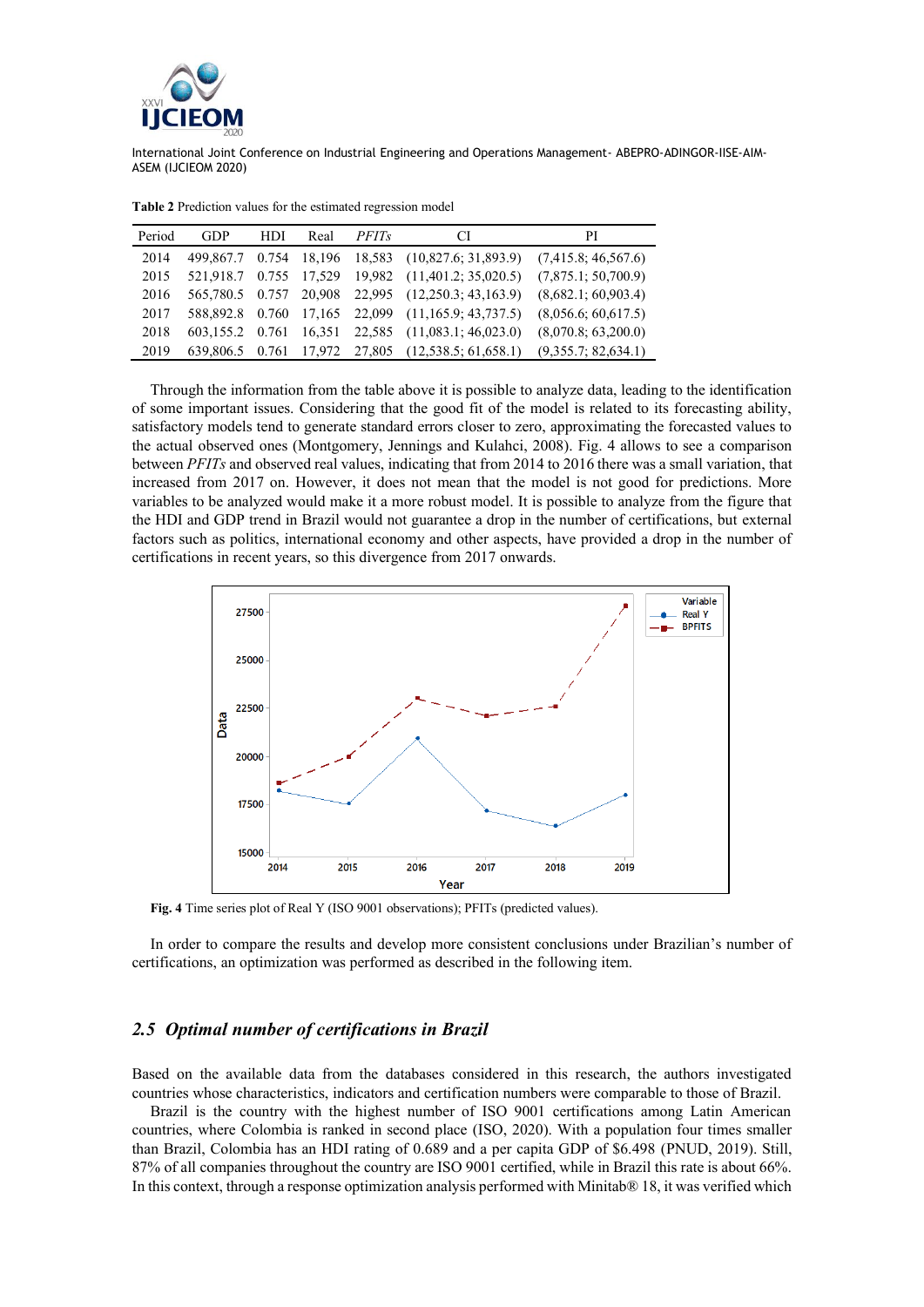

values of GDP and HDI would give a target of 23,836 certifications, representing 87% of the listed companies in Brazil.

The results found in Fig. 5 indicate that with values far below the current indicators (solution: GDP  $=$ 473,552.5 and HDI = 0.668), Brazil would reach 87% of its companies certified, as identified in Colombia. With a GDP of 639,806.5 and HDI at 0.761 (2019 results), the optimal number of certifications in Brazil should be about 27,805, forecast obtained through the regression model (see Table 2).



**Fig. 5** Optimization plot for a target of 23,836 certifications

### **3 Conclusion**

It was verified through multiple regression analysis and adjustments attempts, that both GDP and HDI have effects on the number of ISO 9001 certifications in Brazil, thus generating a multiple quadratic regression model. With an explanation of approximately 94% the model indicates that the variation of a unit in the GDP tends to increase by 0.000006 the number of ISO 9001 certifications, while a variation in HDI increases by 782 at the same time that its second order interaction (HDI\*HDI) decreases by 553.1 the number of certifications. By obtaining an adjusted model it was possible to forecast 6 observations of the data set, through which was identified a variation between the actual and forecasted values of the last three years, that may be caused by external factors such as politics. Also, incorporating more observations into the forecast can strengthen the model.

Due to the Brazilian GDP and HDI of 2019, the analysis suggests that the number of certifications in the ISO 9001 should be at least 25% higher. This shows that, with the conditions and dimension of Brazil, there should be more certified companies in the country, especially when compared to the ratio of certifications by number of companies of Colombia. The authors suggest as future research the analysis of prediction models for certifications related to human and political factors, which also have great influence on the economy, especially where companies operate on the stock market.